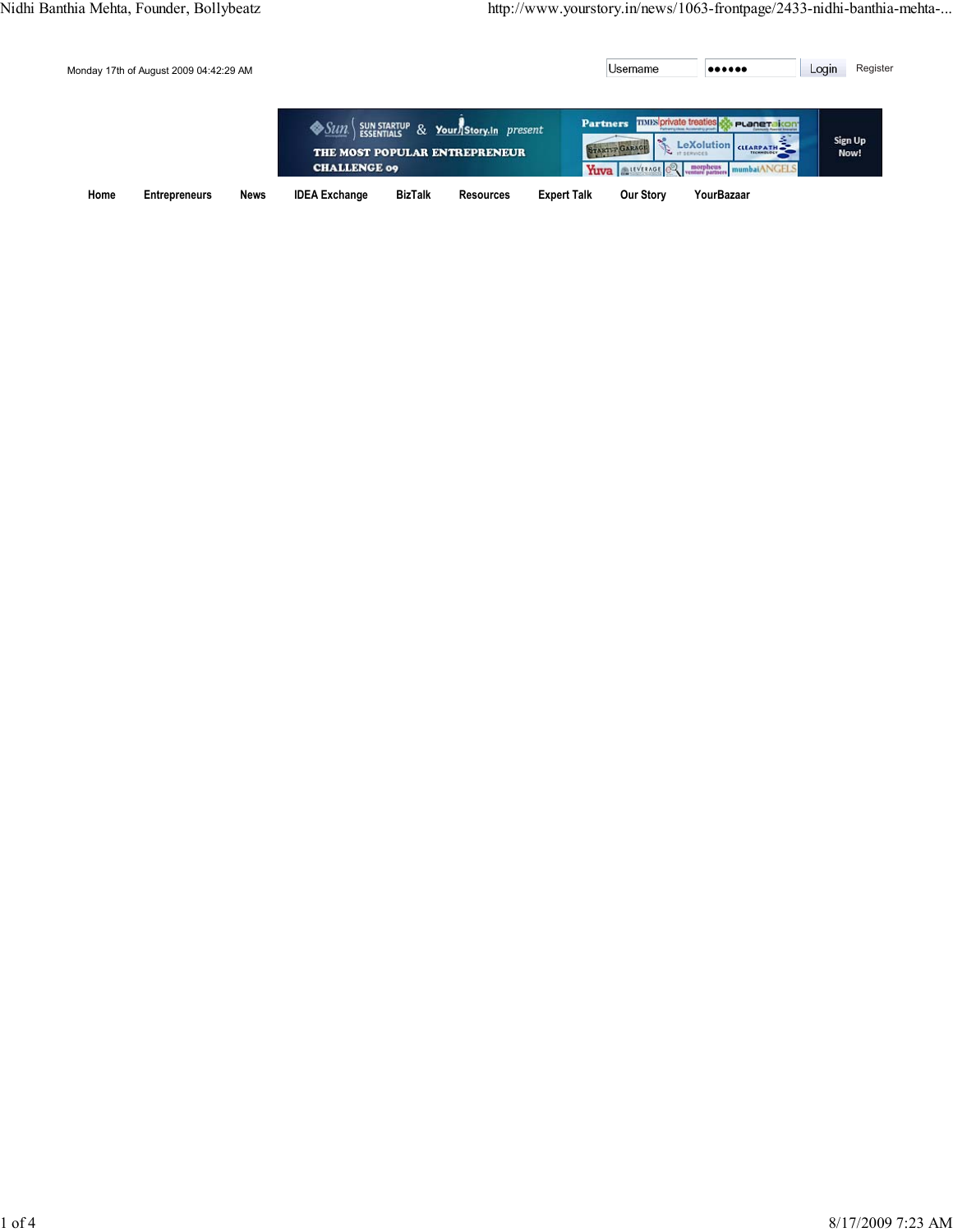## Nidhi Banthia Mehta, Founder, Bollybeatz

a A

We all dance to the beat of different drummers; Nidhi Mehta however dances to the beat and rhythms of a very quirky indigenous drummer.

Our Young Indian Entrepreneur in question is the founder of Bollybeatz, the dance sensation gone global. No prizes for guessing what they do but Nidhi says it best- "BollyBeatz as the name suggests is a bollywood dance company. We run regular dance fitness classes in Singapore, USA and regular workshops in countries like Paris. Our trademark is our BollyArobix and Power Bhangra routines. They are power packed; all bollywood and can make you lose about 500 calories per class. BollyBeatz helps normal people like you and me learn how to dance, to gain more confidence in their skill sets and to lose weight while having fun dancing!"

Dance lovers and bollywood lovers across the world are flocking to their centers to learn the moves and steps that dominate the Indian box office. Nidhi says "We have centers in Texas, Singapore, Silicon Valley and shortly starting in New Delhi and Paris. Our main goal is to give an opportunity to anyone who loves to dance to come to our class and explore the bollywood style of dance. We have people from all ethnicities. For e.g in our classes in Singapore 30% of the students are non-Indians comprising of Americans, British, Chinese, Malays, Japanese, French and Australians. It's a very diverse group pf students – men and women included. In all our centers combined we have about 800 registered students."



Bollywood has inspired countless men and women to pursue dreams unheard of and unthought-of. Nidhi too is one such dreamer whose fantasy has been mad tangible by her entrepreneurial acumen. She states "Our business model works on a very simple module – give people good music, good choreography and a great workout and they will keep coming back. And that's what happens. Every 10 weeks we have a fresh set of music, steps, dance style that's introduced in all classes – so there is always something new to look forward to and learn for all students so they stick to the class and don't look elsewhere for newness factor. We provide that to them!"

" Our biggest asset is the choreography style which all my students love and also the strength is the group of instructors who are very passionate about bollywood dancing and work very closely to provide a high quality standard and personal attention to all students. We focus a lot on the high impact dance element to make people sweat. If they lose calories they are happy and that makes us happy! I have people coming o me and telling me that every time they enter a party someone or the other compliments them about having lost weight or looking very toned … and they credit it all to our classes. Our classes are also successful coz we are very sensitive towards our clients needs and we are constantly training to provide better choreos and different innovative styles to our students."

The next time you spy bollywood moves in an American disco we know who to credit. Their reach and popularity are also slated to increase, Nidhi reveals their chosen mode of growth saying "Through partnership-franchising. We already have a very successful partnership franchise set up in Texas. We are working on the same for California, New Delhi and Paris and are constantly looking for existing instructors or good dancers in different countries who'd like to take up our franchise!"

Her destiny crept up on her in unexpected ways; entrepreneurship and dance was the last thing on her mind. "Honestly, I did not plan it! I think some things are destined and opportunities come your way and something in your mind makes you grab it! That's what happened with me. I left my Job with McKinsey & Co. in 2001 and moved to the US after my marriage. I planned to go back to McK in USA but decided to take a break for 6 months and enjoy life! But I was so bored out of my mind and that I had to do something… I was spotted at a party dancing... they asked me to choreograph a dance and teach some kids for a competition which I gladly did and enjoyed it very much. Next we know that they won the competition and the moms want them to continue taking lessons from me. That time it struck me that I could actually make this into a professional work style. I registered a company, rented out a studio. Got my first set of students for a kid's class and an adult's class… rest is history. In 2005 my first company Stepz Dance Inc had grown 200% in 3 yrs time."

Despite her dreams coming to life with such great results the challenges it has bought are also constant. She talks about them and her better half who tempers her enthusiasm saying "It's been balancing time between work and personal life, creating limits and boundaries for work. You can really go crazy when it's your own business – you want to work 24X7 but that can burn you out quickly too. Luckily for me, my husband Alop has been a very strong factor in helping me know when I am going overboard, making me go thru a reality check when its needed and constantly supporting me in all my ideas and ventures."

She regrets one thing only and she says it is -"selling my first company. I should never have! But it's done with – I made good money out of it! But BollyBeatz will always stay with me!"

The operating style of Bollybeatz is simple yet perfect in its simplicity. Nidhi explains how that came to be and says "I started with USD250 for my studio rent which of course my husband provided for. My business is not capital intensive – so that helps. We can wind up in a months time with zero liabilities –that's the way I have structured it and I try to empower women like me – who are good dancers, have that skill set which I can spot on to join me and take it on for themselves and make money out of it – why not! If they do well I do well!"

Bollybeatz has certainly done well. They have grown 100% each year, worked with several corporates for team building workshops and conducted regular classes for their employees. So of the companies that can dance it Bollybeatz style are P&G, Standard chartered, Cisco, Yahoo!, JCDecaux, Bunge agro foods ltd, Vopak Asia Pte ltd, INSEAD business school and more.

Nidhi adds "We work with the government on cultural exchange projects and with schools… so far we have branches in Singapore, Chennai, Texas and we plan to start in New Delhi, Silicon Valley and Paris shortly."

Nidhi has pride in her achievements and the extent to which her idea has grown. She was especially heartened -"To see it establish in so many countries, having people constantly enquire about our franchise and being featured in all the big publications!"

From India Today, Femina, Time Out, to Simply Hers, Bollybeatz has found recognition and publicity in all their pages. "W h f d t St f d B i h l At th Mi I di A i P t d td kh i

**Sun Startup Essentials** & Your Story.in Presents **The Most Popular Entrepreneur** 

Challenge 09





**Media Partner**



**Tech Support Partners**



**Academic Partner**



**Supporting Partner**



Yourstory.in News Feed

## **Latest News**

- SBH started SME Credit drive The...
- Lean Manufacturing Scheme for MSMEs The...
- YourStory.in present "The Most Popular Entrepreneur Challenge 09" – the first of its kind online community driven contest sponsored by Sun Startup Essentials 15...
- Morpheus Venture Partners (MVP) adds successful valley entrepreneur to team, announces new batch of 10 startups The...

C ROD THIS **RIVER**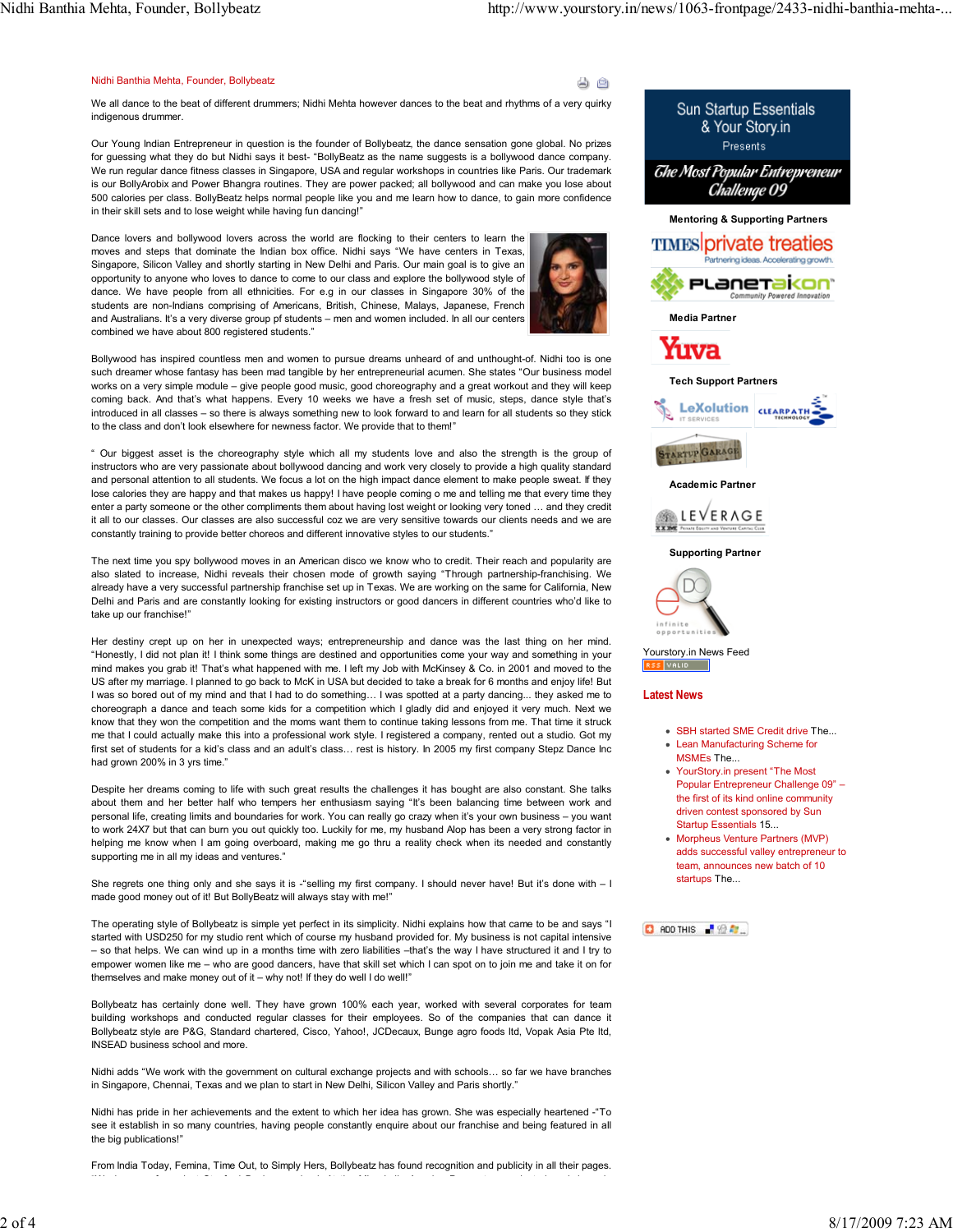## **Connect On YourStory.in**



## **Latest on YourStory**

SBH started SME Credit drive

Lean Manufacturing Scheme for MSMEs

Manjunath M Gowda, Founder, S7 **Software** 

Nidhi Banthia Mehta, Founder, Bollybeatz

YourStory.in present "The Most Popular Entrepreneur Challenge 09" – the first of its kind online community driven contest sponsored by Sun Startup Essentials

Terms and Conditions | Disclaimer | Contact Us

Search Engine Optimization by Clearpath Technology Copyright © 2009 YourStory.in™ All rights reserved.